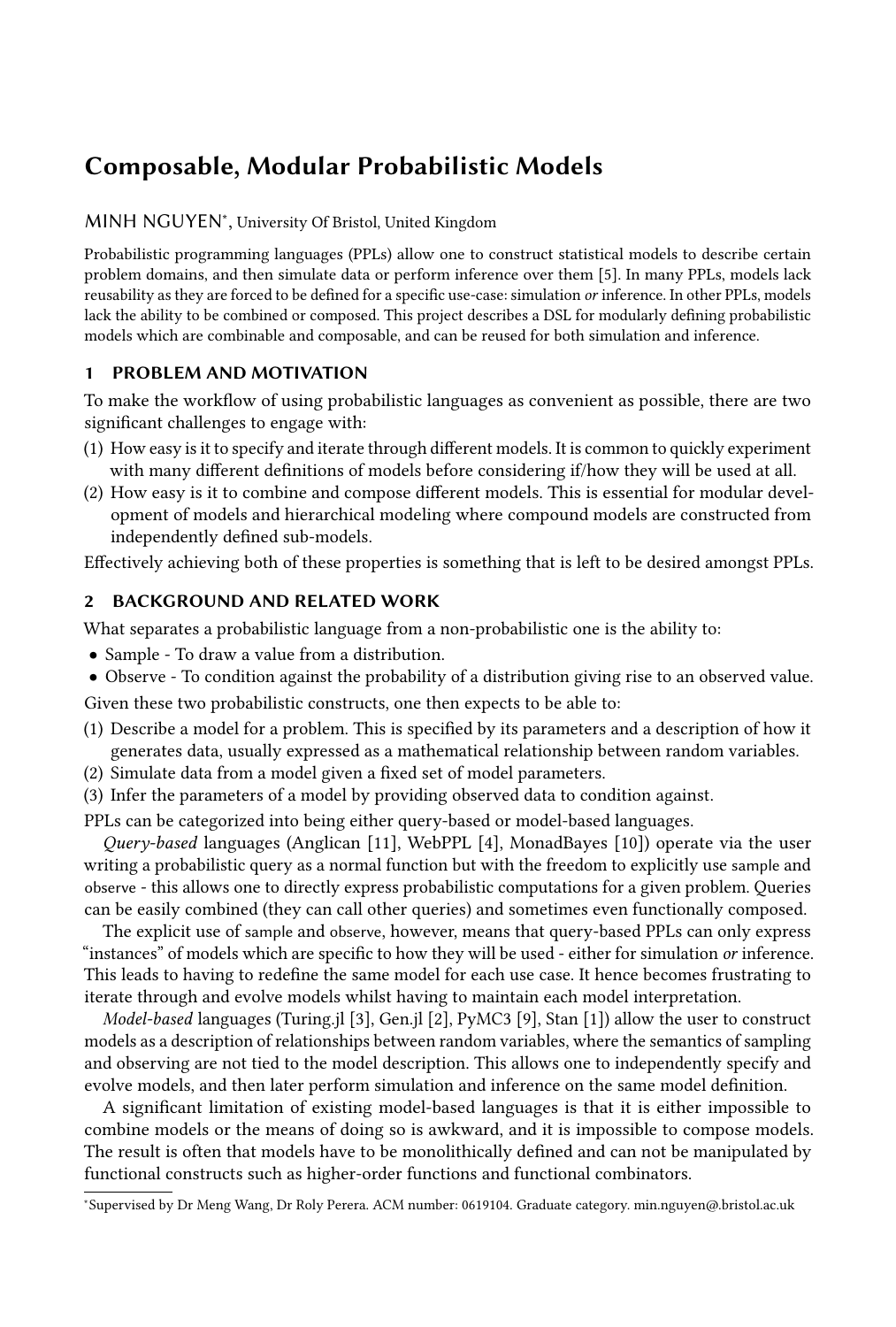#### 3 APPROACH AND UNIQUENESS

This project describes a shallow embedded model-based PPL for modular, composable models. The design relies on free monad transformers, type families, type classes, and extensible records, where the implementation is demonstrated in Haskell. The final type definition of a model is given below:

type Model s a = FreeT Dist (Reader (MRecord s)) a

The rest of this section introduces the components of this definition step-by-step and describes why they were found necessary in the construction of a model.

#### 3.1 Free monad transformers

The first ideal of the language is that a model should be a syntactic description of the relationships between random variables, where simulation and inference are mechanisms which provide semantics to the model. To achieve this separation of concerns, *free monad transformers* [\[6\]](#page-3-8), FreeT f m a, are used as a means of constructing a syntactic tree, where the structure of its nodes are described by some functor f and embellished with some monadic effect m.

**data** FreeF f a  $x =$  Pure a | FreeF (f  $x$ ) newtype FreeT f m a = FreeT { runFreeT  $\therefore$  m (FreeF f a (FreeT f m a)) }

What is left to be decided are the choice of functor f and monad m in the free monad transformer.

#### 3.2 Distributions as functor f

The free monad's functor f completely determines the available information given when deciding how to provide semantics to the model. The shape of our nodes f is described by the functor Dist where each of its constructors represents a primitive distribution.

```
data Dist a where
 NormalDist :: Double −> Double −> Maybe Double −> (Double −> a) −> Dist a
  BernoulliDist :: Double −> Maybe Bool −> (Bool −> a) −> Dist a
 BinomialDist :: Int −> Double −> Maybe Int −> (Int −> a) −> Dist a
```
Each distribution constructor takes the following arguments, in order:

- (1) Some distribution parameters.
- (2) A value of type Maybe a, expressing the presence of an observed value to condition against. This effectively unifies the syntax of sample and observe, and decides which one is performed.
- (3) A continuation, taking a value the distribution produces to some type a this lets Dist to be a functor whilst still encoding type information about what values each distribution generates.

#### 3.3 Reader and Extensible Effects as monad m

Whether the user provides observed data to the model decides when sampling and observing occur. The model should avoid taking observed data as explicit function arguments, as this detracts from the model existing independently from the notions of simulation and inference. The Reader env monad is hence used as the effect m in our free monad tree, where its environment contains all observable variables in the model that can be conditioned against.

Forcing each model to have its own fixed reader environment, however, prohibits the ability to combine and compose models. Rather, the environments of models should be kept abstract and only require that certain variables relevant to the model can be referenced. This can be achieved via extensible records [\[7\]](#page-3-9) and type families. The type MRecord s defines an open record where s is a heterogeneous list of associations between field names and Maybe types. The typeclass HasVar s k v then states that a value of type Maybe v can be looked up with key k from the record MRecord s.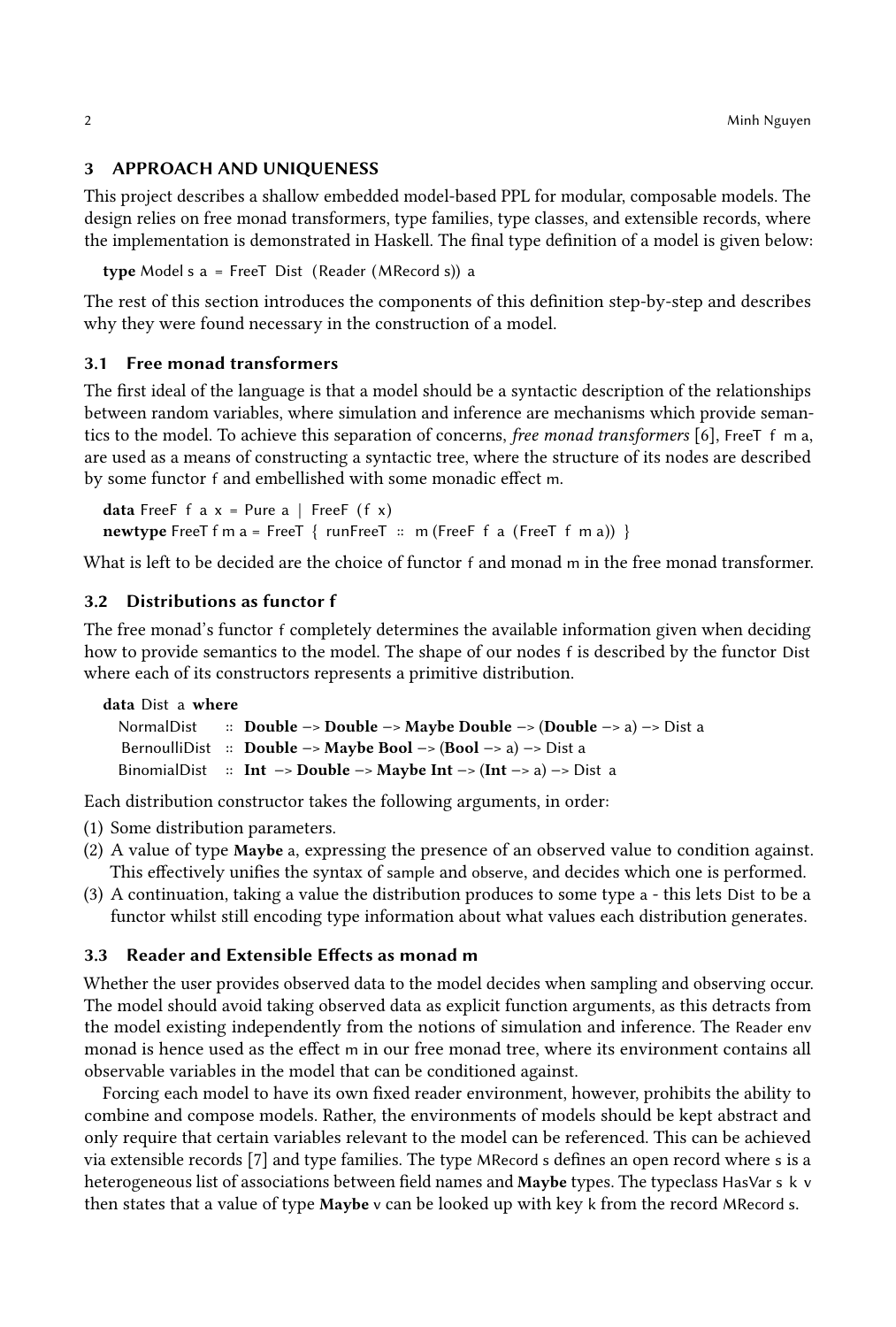Composable, Modular Probabilistic Models 3

## 3.4 Example Program: Hidden Markov Model (HMM)

Below depicts how a HMM [\[8\]](#page-3-10) can be written in this language. A HMM is defined by two sub-models:

(1) A transition model describes how latent states x are transitioned between. The variable dX is drawn from a Bernoulli distribution (using a smart constructor), where Nothing is explicitly passed to indicate the intention to always sampled and never observe.

transitionModel :: Double −> Int −> Model s Int transitionModel transition\_p  $x\_prev = do$ dX <− boolToInt <\$> bernoulli transition\_p Nothing return  $(x_{prev} + dX)$ 

(2) An observation model projects a latent state x to an observable state y. The variable y data of type Maybe Int is referenced from the constraint (HasVar s "y\_data" Int), and its value decides whether the Binomial distribution is sampled from or observed against.

observationModel :: (HasVar s "y\_data" Int) => Double −> Int −> Model s Int observationModel observation\_p  $x = binomial x$  observation\_p  $y$ \_data

These sub-models can be combined to define a HMM for a single node.

```
hmm :: (HasVar s "y_data" Int) => Double −> Double −> Int −> Model s Int
hmm transition_p observation_p x_prev = dox <− transitionModel transition_p x_prev
 y <− observationModel observation_p x
 return x
```
Furthermore, this HMM can be functionally composed to create a chain of nodes, by creating a list of HMMs and folding over this with kleisli composition (>=>).

hmmNSteps :: (HasVar s "y\_data" Int) => Double −> Double −> Int −> (Int −> Model s Int) hmmNSteps transition  $p$  observation  $p$  n =

foldl  $(\geq)=$ ) return (replicate n (hmm transition p observation p))

## 4 CONTRIBUTIONS AND RESULTS

In general, this contributes a language for defining probabilistic models in a strongly-typed, functional paradigm. The following contributions and observations about novelty are noted:

- This achieves a PPL which separates the syntactic construction of a probabilistic model from the semantics of simulation and inference through using free monad transformers with the distribution functor. Ścibior [\[10\]](#page-3-3) has incorporated free monad transfomers in probabilistic programming, but to implement query-based inference algorithms. Other approaches include macro-compilation [\[2,](#page-3-5) [3\]](#page-3-4), or compilation to entirely different languages [\[1\]](#page-3-7).
- Observable variables of models can be stated minimally as type class constraints and then easily referenced in the model, via extensible records and type families/classes. This isolates details about inference from the term-level and delays interpretation of probabilistic statements until an environment is provided to the Reader monad. Other solutions include macro-compilation [\[2,](#page-3-5) [3\]](#page-3-4) or manual addressing of probabilistic statements and providing mappings between addresses and observed data [\[2,](#page-3-5) [4,](#page-3-2) [9\]](#page-3-6). Extensible records have not previously been seen adopted as a solution.
- Models can be combined monadically. As a consequence, this means that models and primitive distributions can be treated similarly - a feature that is highly lacking in existing model-based languages. Most languages [\[1,](#page-3-7) [3,](#page-3-4) [9\]](#page-3-6) are not capable of calling models from other models. Models can also be composed with functional combinators such as kleisli composition, folding, mapping, etc. This has not been found possible in other current model-based languages.